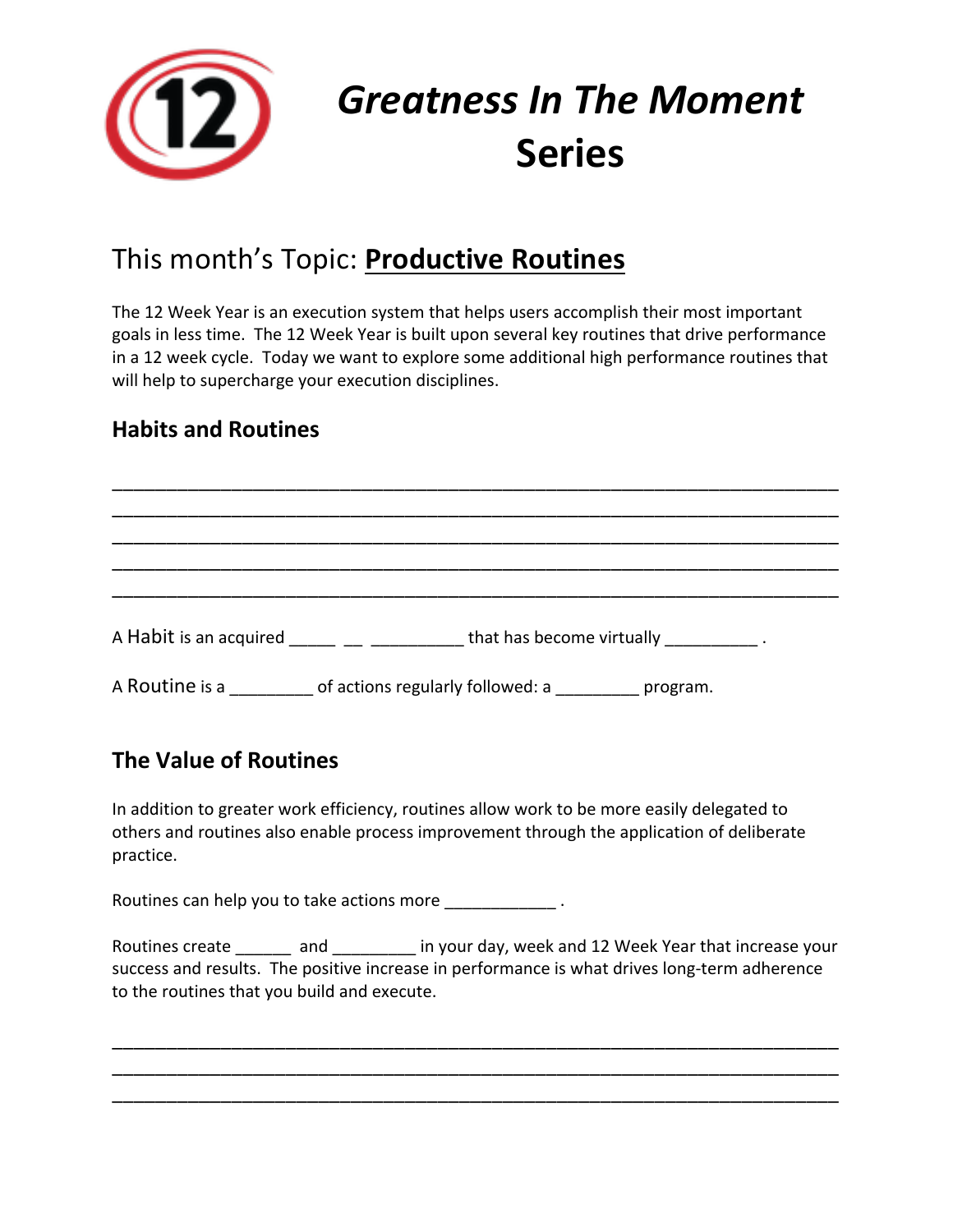### **Productive Routines**

Areas where routines can be especially helpful:

- Mental and \_\_\_\_\_\_\_\_\_\_\_\_\_ health
- $\bullet$
- $\bullet$
- 
- 

#### **How To Create A Routine**



#### **6 High Performance Routines**

 $2.$  $3.$ 4.  $\frac{1}{2}$   $\frac{1}{2}$   $\frac{1}{2}$   $\frac{1}{2}$   $\frac{1}{2}$   $\frac{1}{2}$   $\frac{1}{2}$   $\frac{1}{2}$   $\frac{1}{2}$   $\frac{1}{2}$   $\frac{1}{2}$   $\frac{1}{2}$   $\frac{1}{2}$   $\frac{1}{2}$   $\frac{1}{2}$   $\frac{1}{2}$   $\frac{1}{2}$   $\frac{1}{2}$   $\frac{1}{2}$   $\frac{1}{2}$   $\frac{1}{2}$   $\frac{1}{2}$